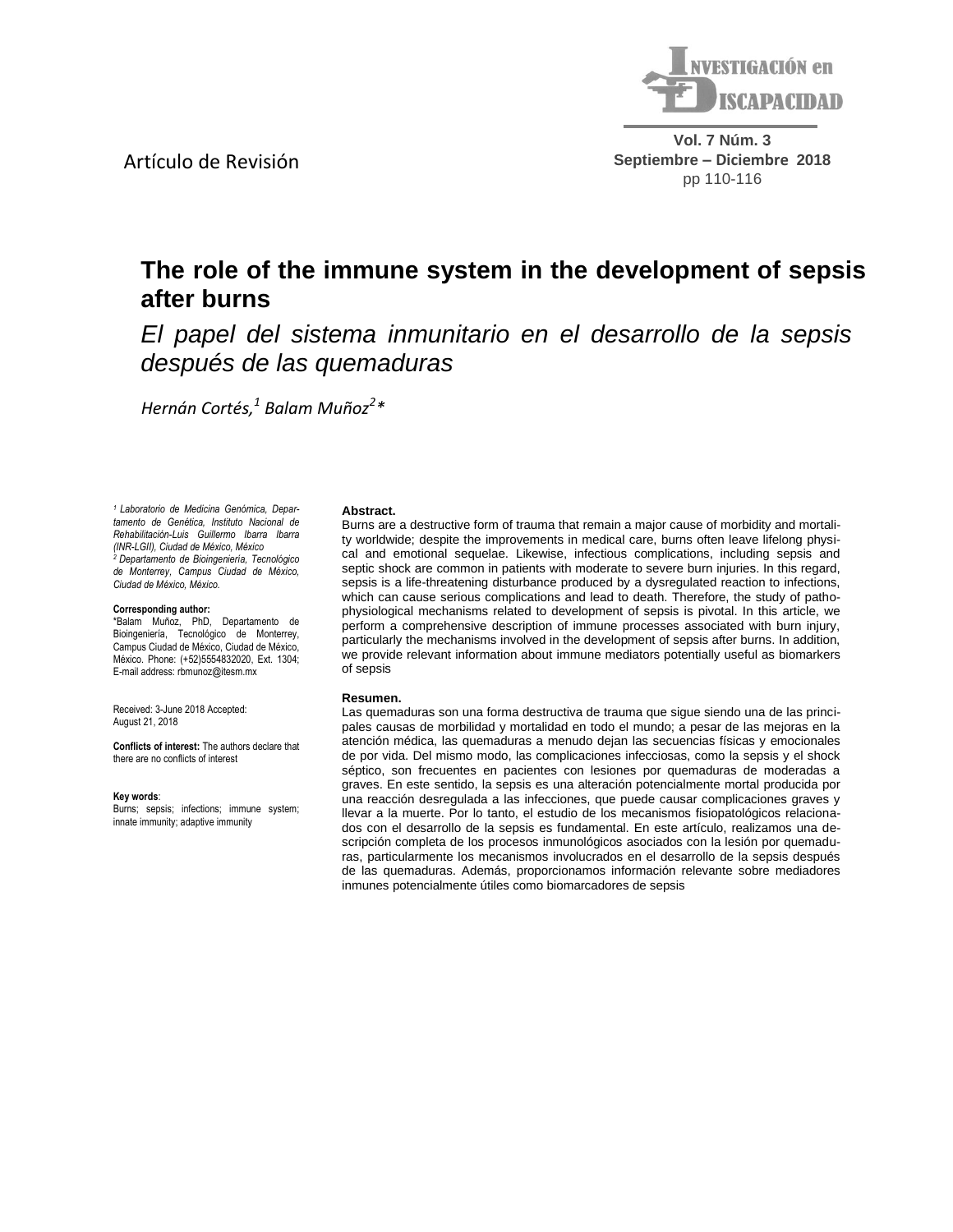# **Introduction**

Burns are considered among the most devastating injuries that can undergo a person, especially in childhood. Since burns are a significant cause of disability and death<sup>1</sup>; moreover, in survivors, there are often lifelong physical complications and emotional sequelae<sup>2,3</sup>.

According to the International Society of Burn Injuries, a burn is an injury to the skin and/or other organic tissue mainly caused by thermal or other acute trauma. Burns occur when some or all of the cells of the skin or other tissues are injured or destroyed by flames (flame burns), hot liquids (scalds), or hot solids (contact burns). In addition, injuries to the skin or other organic tissues due to radiation, radioactivity, electricity, friction or contact with chemicals are also identified as burns<sup>1</sup>.

Burns injury is highly variable in terms of the severity, the affected tissue, and resultant complications. In this respect, depending on variables such as mechanism of injury, the burn location, size and depth, the burned patient may experience a high number of dangerous conditions including electrolytes imbalance, shock, and respiratory failure<sup>4</sup>. In addition, it should be noted that skin plays an indispensable first line of defense against microorganisms, which its disruption leaves patients greatly susceptible to invasion by pathogens that may lead to sepsis $5$ .

Regarding this, sepsis is a life-threatening condition considered as a strong public-health concern, since a recent study demonstrated that mortality in patients with sepsis after burns was  $34.4\%$ <sup>6</sup>, which may be increased due to lack of suitable medical care<sup>7</sup>. Sepsis is defined as a dysregulated inflammatory response associated with infection on the basis of either microbiologic cultures or strong clinical evidence of the presence of an infection $8-10$ . Accumulated experimental and clinical evidences indicate that burns injury can alter function of immune system, predisposing the patients to infections and sepsis<sup>11</sup>. However, despite numerous studies focused in understanding the relationship between function of immune system and development of sepsis, the mechanisms responsible for

initiating and controlling burn-induced immunosuppression have not been completely understood $^{12}$ .

This article describes the current understanding of the pathophysiology of burns, particularly the immune mechanisms involved in the development of sepsis after burn injury; in addition we offer an overview of immune mediators potentially useful as biomarkers of sepsis.

# **Molecular bases of sepsis in burn injury**

Burns produce diverse complications of varied severity, such as edema, cutaneous barrier breakdown, hypovolemic shock, and a hypermetabolic response, which may lead to an organic dysregulation and giving rise to greater susceptibility to infection and eventually sepsis<sup>13</sup>. Once the sepsis is established, several mechanisms of immune response become activated, and the duration of the infection is dependent on the type of microorganism involved. However, many severe drawbacks, such as septic shock, massive organ dysfunction, and even death, are results of burn injury and sep- $\mathrm{sis}^{14-16}.$ 

Therefore, in order to clear the pathophysiology of sepsis, it is necessary the knowledge of the anatomical, physiological, cellular, and molecular alterations caused by burns.

In this regard, burn injury induces a plethora of local and circulating mediators that are produced in the blood or released by cells after thermal injury. These mediators play important roles in the pathogenesis of edema and the cardiovascular abnormalities of burn injury. The increased vascular permeability post-burn is mediated by histamine and numerous vasoactive substances, including serotonin, bradykinin, prostaglandins, leukotrienes, and platelet activating factor<sup>5</sup>. In addition, hypermetabolism is mediated by hormones such as catecholamines, glucagon, and particularly cortisol. Many mediators alter vascular permeability directly or indirectly by increasing the microvascular hydrostatic pressure and surface area via the arteriolar vasodilation superimposed on an already altered membrane<sup>4</sup>. The exact mechanism(s) of mediatorinduced injury is/are of considerable clinical importance, as this understanding would allow for the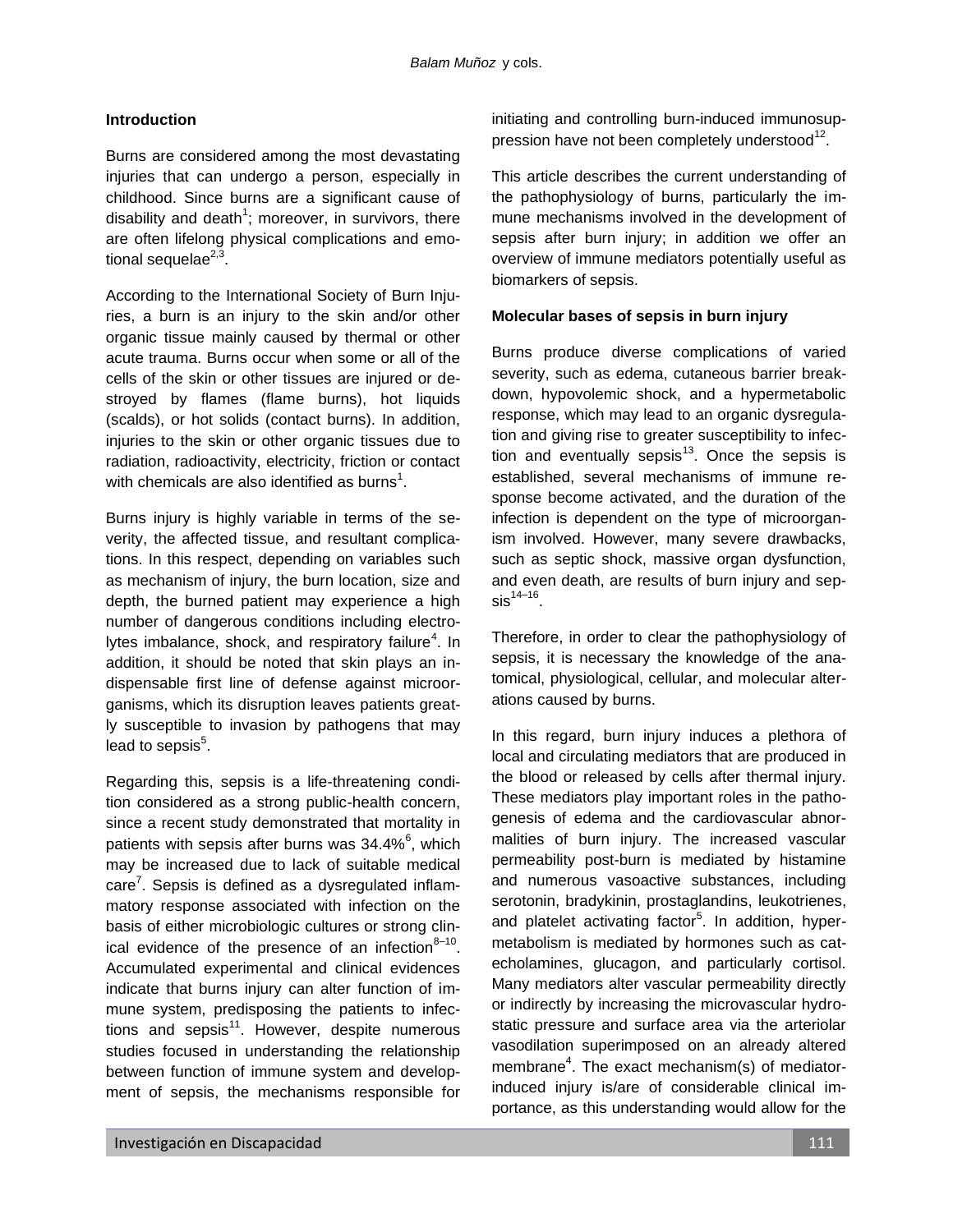development of pharmacologic modulation of burn edema and shock by mediator inhibition.

Likewise, after a burn injury, several processes, such as hemostasis and inflammation, neovascularization, fibroplasia, contraction, retraction, and coagulation, are initiated. The initial stage involves heat-induced protein denaturation, inflammation, ischemia-induced injury, and cell death, which cause burns of diverse depth. At the molecular level, free radicals such as superoxide, hydroxyl, hydrogen peroxide, nitric oxide, nitroperoxide, alkylperoxyl, and lipid radicals are present after severe burns<sup>17</sup>. Both intravascular stimulation and complement activation of neutrophils lead to the production of these free radicals that can react with DNA, leading to important functional and structural changes. In addition, damage to cell membranes induces a cascade of inflammatory molecules that increases cell-to-cell permeability<sup>18</sup>. The main risk after burn injury comprises a subsequent infection because of several reasons, including tissue damage and exposure to pathogenic bacteria or the host immunosuppressive state (Figure 1A). Bacterial toxins along with cytokines may give rise to endothelial-cell damage. The organism's pathophysiological response to burn injury is to release proinflammatory substances that may lead to different clinical stages, according to the body-surface area injured; for instance, septic shock is a severe response to an infection characterized by hypotension, fever, tissue hypoperfusion, lactic acidosis, and organ dysfunction. All of these events are mediated by a plethora of molecules that may serve as signals of and responses to survival. Furthermore, experimental observations have demonstrated that there is significant loss of gastrointestinal physical-barrier function after burn injury, which is due to physical disruption of its mucosa; there is intestinal- bacteria overgrowth, systemic translocation, and suppression of the immune defense<sup>19</sup>.

An additional feature is the important increase in several markers such as plasma catecholamines, cortisol, and growing numbers of inflammatory cells, which results in complete body catabolism, elevated resting-energy expenditure, and the dysfunction of several organs<sup>20</sup>. The anti-inflammatory response and immunosuppression following burn

injury are characterized by the production and release of cytokines and monocyte/macrophage dysfunction, which may lead to sepsis $^{21}$ . These alterations directly modify the immune response in the organism; hence, knowledge on the latter is important

## **Innate immunity activity and sepsis**

The most important determinants of the first immune response comprise the innate receptor families, such as NOD-Like Receptors (NLR), C-type Lectin Receptors (CLR), Toll-Like Receptors (TLR), and RIG-1-Like Receptors (RLR). These proteins are expressed by immune cells, mainly the Antigenic Presenting Cells (APC), and their primary function is to detect microbial molecules, generally known as Pathogenic Associated Molecular Patterns (PAMP), which indicate the presence of extra- or intracellular pathogens. In response to this activity, innate receptors induce cytokine expression and release, inflammation induction, and even cell death. The impairment of the innate immune system, by PAMP Recognizing Receptors (PPR), is one of the initial events observed after burn inju $ry^{22}$ . PAMP include molecules that are present on the cell surface or that are highly associated with organisms but that are not present in the host. In addition, PRR are also able to detect Damage Associated Molecular Patterns (DAMP); however, DAMP are the result of host-cell destruction and the release of internal molecules. Failure of the mechanism of control of DAMP can lead to inflammation and sepsis. Several stimuli such as PAMP can induce immune cells to secrete DAMP via various non-classical pathways, indicating that there is cross-talk between DAMP and PAMP in the regulation of the innate immune system. The most studied DAMP in inflammatory diseases are High-Mobility Group Box 1 (HMGB1), Heat Shock Proteins (HSP), Adenosine TriPhosphate (ATP), DNA, and uric  $acid^{23}$ . Both DAMP and PAMP induce inflammation in tissue adjacent to the injury site. After detection of molecules, APC become more active and begin the process of pathogen phagocytosis and engulfment. This process eventually results in antigen processing and presentation (mainly peptides) derived from the microorganism's lysis. Antigen presentation by Major Histocompatibility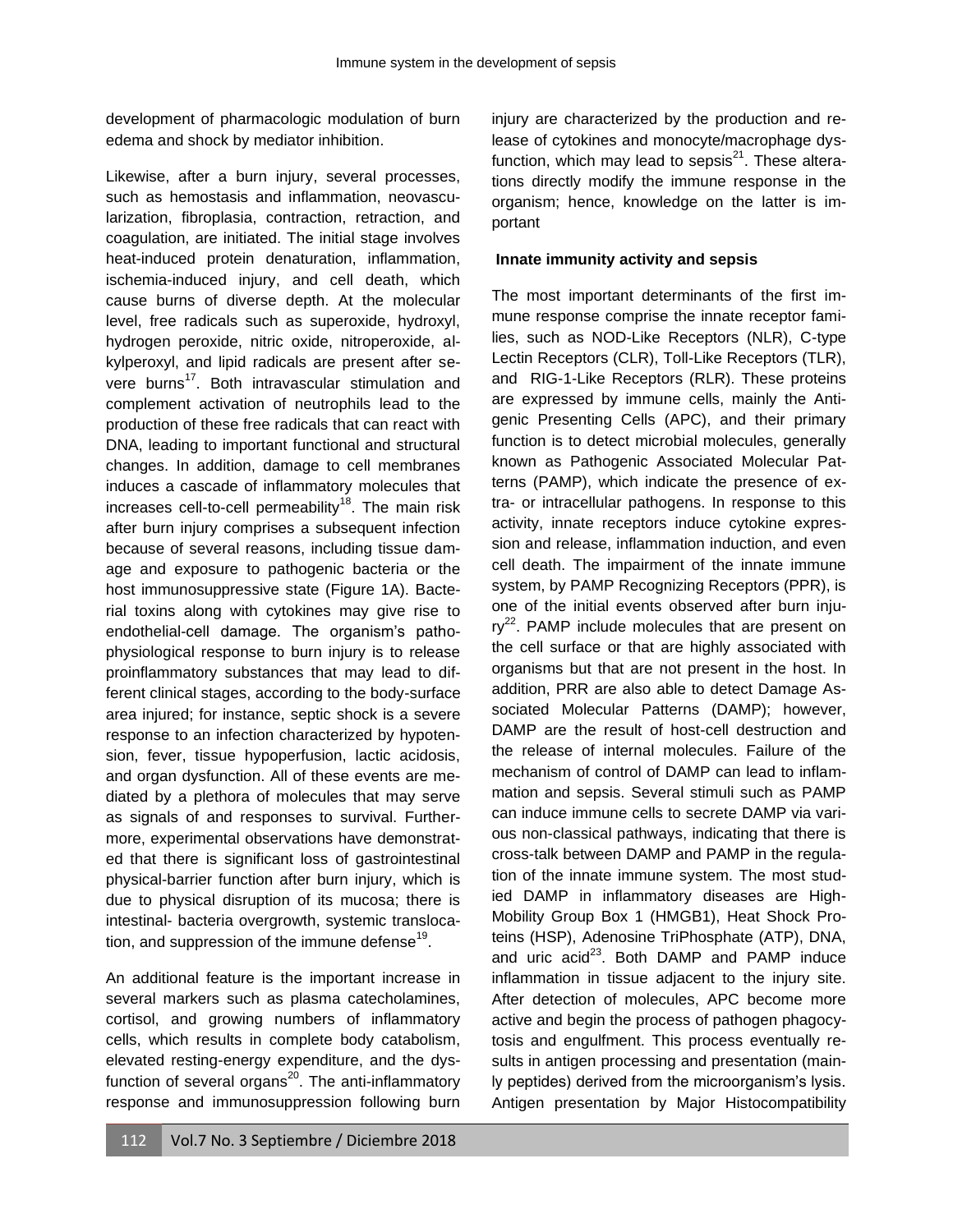Complex (MHC) molecules leads to the activation of a more precise immune response in which the development of specialized cells is the main purpose<sup>24</sup>. The interaction between APC and regulatory T cells activates the cellular and humoral responses.

During sepsis, dysregulated responses among immunity cells lead to unpredicted, destructive patient outcomes such as elevated heart rate, high fevers, and flushed skin. At the cellular level, dendritic cells and monocyte-macrophage cells play a key role in modulating this innate immune response. The activated phagocytic cells release proinflammatory mediators such as chemokines, cytokines, nitric oxide, lipid mediators, and oxygen radicals<sup>25</sup> that contribute to the deregulation of the immune system, as well as to the development of the Systemic Inflammatory Response Syndrome (SIRS), the reason for its giving rise to greater susceptibility to sepsis (Figure 1A). In addition, complement factors are released as part of the inflammatory reaction to infection during sepsis. In some models, high plasma levels of proteins C3a and C5a can be detected, indicative of activation of the complement system $^{26}$ , which react with each other to opsonize pathogens and induce a series of responses to face the infection (opsonization, pathogen lysis, and coordination of inflammatory events) $^{27}$ . Finally, sepsis has been associated with a variety of alterations in pro- and anticoagulant mechanisms. In this respect, it has been shown that infection produces diverse responses that can lead to coagulation<sup>28</sup>. Actually, many of the innate immune responses that fight infection may also lead to coagulation. Furthermore, infection may range from subtle activation of coagulation to fulminant, disseminated intravascular coagulation. On the other hand, it should be noted that coagulation in many cases limits dissemination of the infectious agent.

# **Adaptive immunity mechanisms and sepsis**

On the other hand, the presence of increasing levels of certain immunoglobulins indicates that an infectious process is occurring. In addition, activation of cells and the detection of signaling molecules such as interleukins or chemokines are evidence of adaptive immune response. Activation of T-cell and B-cell response leads to a series of molecular, cellular, and physiological events to confront the infectious process. It is important to consider that a burn injury may be only superficial or it may expose a considerable internal surface; in any case, a burn injury is a clear opportunity for pathogens to establish themselves in the host. Moreover, the patient's health status, age, and First Aid care are also important factors that play a role in the late immune response. During the adaptive response, B cells become key players in order to produce Immunoglobulins (Ig) against pathogens. These proteins (also known as antibodies) aid in exacerbating the phagocytosis and lysis of microorganisms, neutralize toxic proteins, and increasing the inflammatory activity of granulocytic cells. At the same time, other cells, such as the regulatory T lymphocytes (CD4+CD25+ regulatory, gamma delta, and NK T cells) participate in the control of immune responses. Widespread lymphocyte apoptosis is observed in animal models of sepsis and in patients with sepsis; in fact, lymphopenia is a hallmark of sepsis. In addition, lymphocyte anergy has been also described in patients with burns or major trauma, associated with a high mortality rate and associated septic complications<sup>25</sup>.

# **Immune mediators as biomarkers of sepsis associated to burns injury**

As described in previous sections, immune responses evoked by sepsis are transmitted by an assortment of molecules, which have been proposed as biomarkers of sepsis. Thus, the measurement of these molecular complexes in serum or tissue may represent an index of sepsis progression. In this regard, the most common markers are cytokines, procalcitonin (ProCT), and C-reactive protein (CRP).

Diverse studies have suggested that levels of serum cytokines, such as Tumor Necrosis Factor alpha (TNF-α), basic Fibroblast Growth Factor (bFGF), and Interleukin-6 (IL-6), IL-8, or IL-10 are related to the immune response triggered by infections and by the intensive damage associated to burns $^{29,30}.$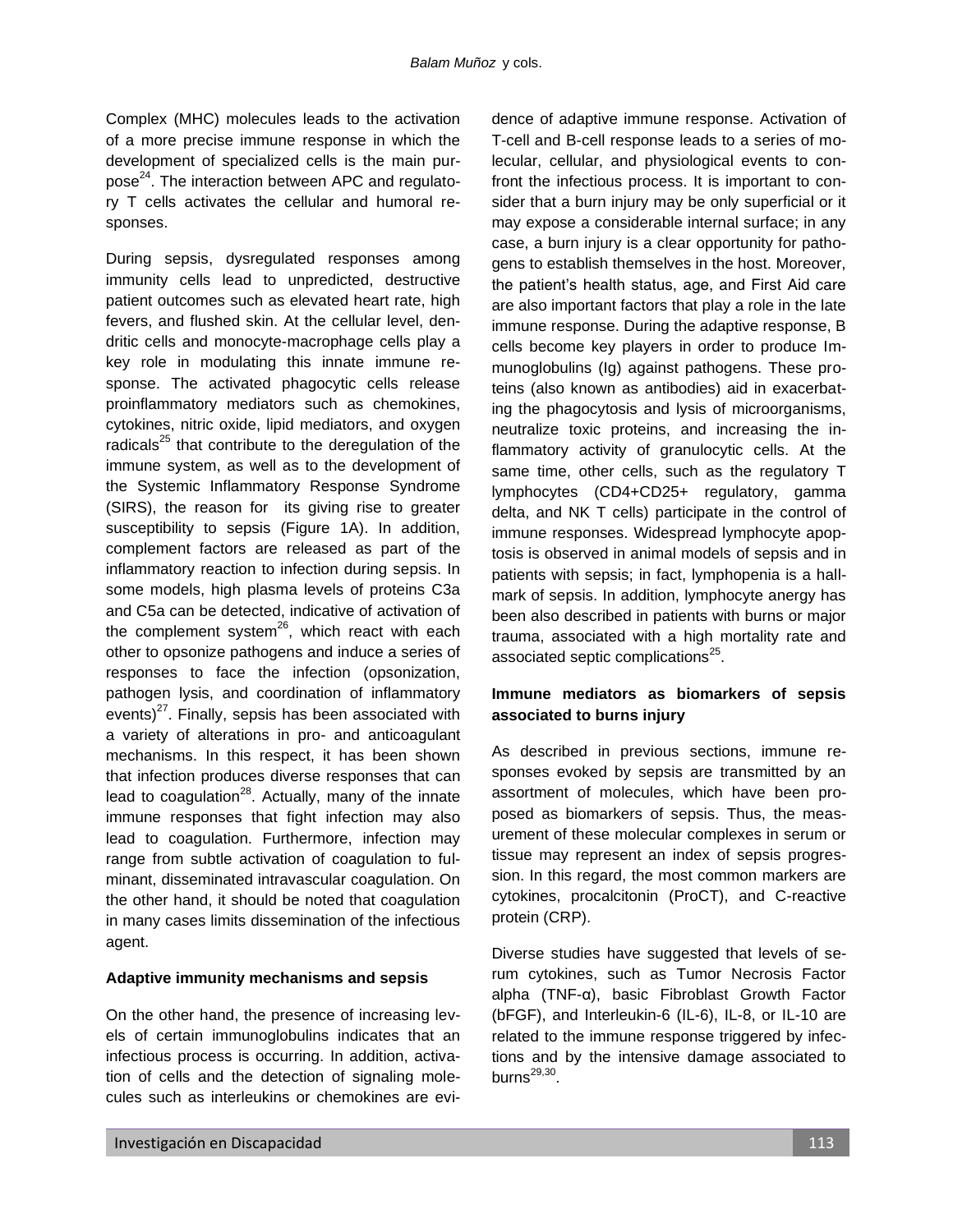For example, the plasma levels of IL6 are increased in burned patients with sepsis, compared to non-septic and healthy subjects, which suggests that this cytokine could play a role in the pathogenesis of sepsis in these patients $31$ . Furthermore, another study revealed significant differences in serum IL-6 values among patients who survived or died, or among patients with a total body-surface area of  $>50\%$  or  $<50\%$  from the burn injury<sup>32</sup>. Likewise, it has been shown that the levels of IL-8 in burn patients increase significantly $33$  and a positive correlation between IL-10 levels and the development of sepsis has been suggested $31$ . In addition, the levels of TNF-α, a central regulator of inflammation, were found elevated in non-survivor patients in contrast to patients who survived $^{34,35}$ .

In a similar way, ProCT has been suggested as a marker of infection $36$  and its levels in serum increases in sepsis cases $37-39$ . In this regard, serum ProCT levels are undetectable in physiological condition; however, those levels increases up >100 ng/ml in severe infections. On the other hand, the function of CRP in acute inflammation is not completely clear; however, it is known that the levels of CRP significantly increase during this process than the levels of other markers $40$ . In addition, the levels of CRP in serum reach >10 mg/dL in burned patients, which suggest that it could be an appropriate marker for early analysis after burning and that the combination of CRP and ProCT could facilitate opportune detection of infection in sepsis patients<sup>41</sup>.

# **Potential new markers**

Recent researches are focused in the search for novel markers that provide greater efficacy in the detection of early sepsis in burned patients. In this respect, the short form of soluble CD14 (sCD14- ST) seems to exhibit improved specificity and sensitivity in the diagnosis of sepsis than biomarkers such as IL-6, CRP, and ProC $T^{42,43}$ . Likewise, it has been shown increases in levels of Intercelular Adhesion Molecule 1 (ICAM-1) during inflammation. In addition, the highest levels of ICAM-1 appear to correlate with best outcomes in septic children<sup>44</sup>. In a similar way, animal models of burn sepsis and analyses of burned patients have demonstrated that some Heat Shock Proteins (HSP), particularly HSP27, HSP60, and HSP70, and HSP90 are upregulated in sepsis cases, suggesting their possible usefulness as biomarkers $45-47$ . On the other hand, plasma Granzyme A (GZMA) levels were shown decreased in septic burned patients with respect to non-septic burned patients and healthy individuals. Moreover, plasma GZMA was significantly higher in survivor than in non-survivor patients, which strongly suggests that GZMA could exert as biomarker of severity of sepsis<sup>48</sup>. Finally, animal models of experimental sepsis have revealed increased levels of Monocyte chemo-attractant protein 1 (MCP-1) in lung and liver, suggesting a role a pro-inflammatory mediator in this condition<sup>49</sup>. This notion is supported by a study that demonstrated significant differences in plasma levels of MCP-1 between survivors and early death patients with sepsis $50$ ; therefore, MCP-1 could be a promising biomarker.

# **Conclusion**

Burn injury is a devastating condition that often causes severe disability, as well as lifelong physical and emotional sequelae; in addition, burned patients frequently develop severe infections that lead to sepsis. In this regard, although the relationship between function of immune system and development of sepsis is not completely understood, diverse studies have provide information about a variety of pathophysiological processes that take place after burn injury. This has permitted to identify key immune mediators that participate in the dysregulated inflammatory response associated to sepsis. Concerning this, increasing clinical and experimental evidences have suggested that burn injury may disturb levels of cytokines and other molecules related to immune response, such as IL-6, IL-8, IL-10, TNFα, ProCT, CRP, ICAM-1, sCD14- ST, HSP27, HSP60, HSP70, HSP90, GZMA, and MCP-1. Since dysregulation of these molecules may predispose the patients to develop severe infections and sepsis, measurements of their levels may be useful to early detection of sepsis and predicting non-favorable clinical outcomes.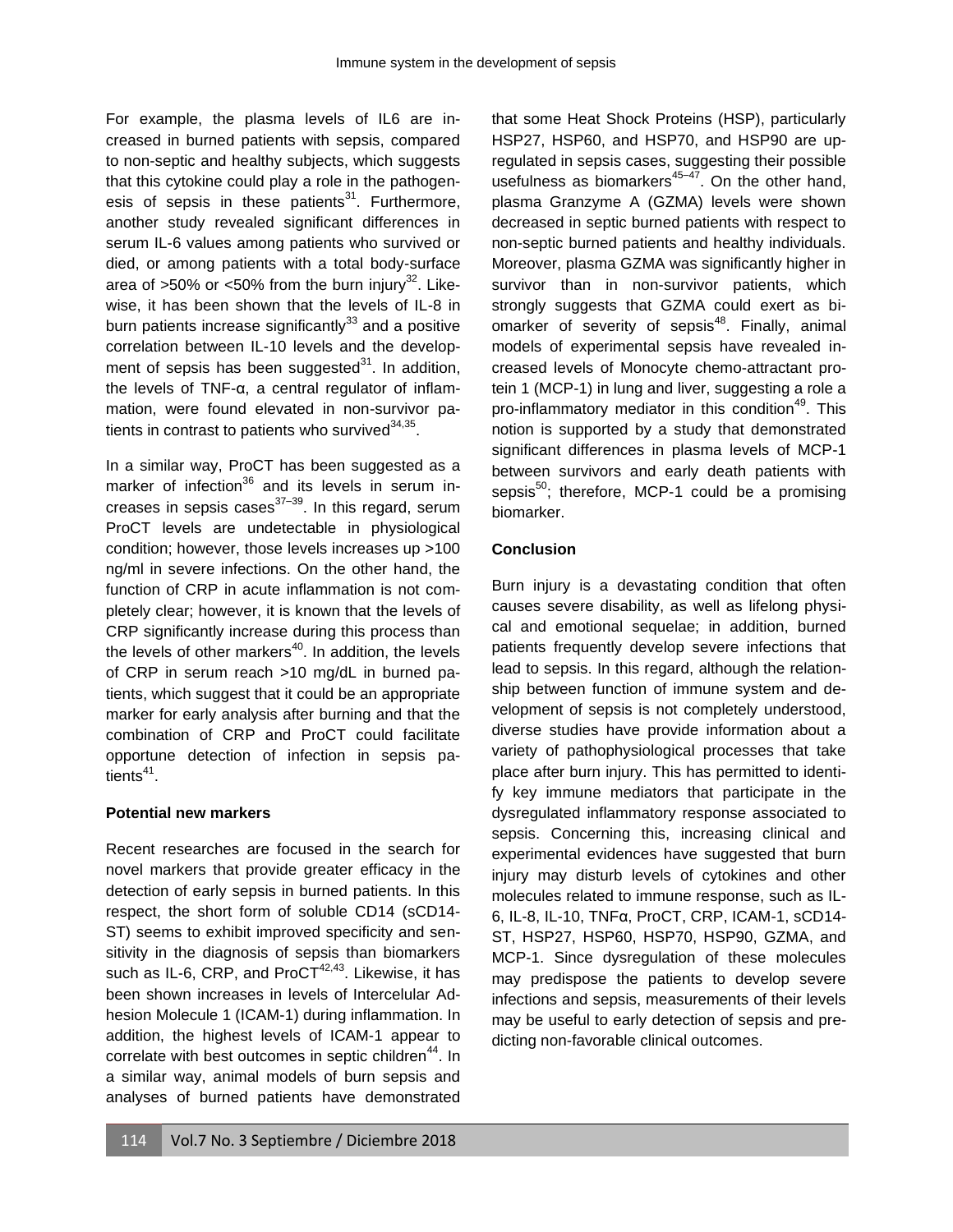# **References**

- 1. Peck MD. Epidemiology of burns throughout the world. Part I: Distribution and risk factors. Burns 2011; 37:1087–1100.
- 2. Mock C, Peck M, Krug E, Haberal M. Confronting the global burden of burns: A WHO plan and a challenge. Burns 2009; 35:615– 617.
- 3. Dissanaike S, Rahimi M. Epidemiology of burn injuries: Highlighting cultural and sociodemographic aspects. International Review of Psychiatry 2009; 21:505–511.
- 4. Evers LH, Bhavsar D, Mailänder P. The biology of burn injury. Experimental Dermatology 2010; 19:777–783.
- 5. Keck M, Herndon DH, Kamolz LP, Frey M, Jeschke MG. Pathophysiology of burnsDas Verbrennungstrauma: Die Pathophysiologie. Wiener Medizinische Wochenschrift 2009; 159:327–336.
- 6. Kumar A, Roberts D, Wood KE, Light B, Parrillo JE, Sharma S, *et al.* Duration of hypotension before initiation of effective antimicrobial therapy is the critical determinant of survival in human septic shock\*. Critical Care Medicine 2006; 34:1589–1596.
- 7. Sen S, Greenhalgh D, Palmieri T. Review of burn research for the year 2011. Journal of Burn Care and Research 2013; 33:577–586.
- 8. Levy MM, Fink MP, Marshall JC, Abraham E, Angus D, Cook D, *et al.* 2001 SCCM/ESICM/ACCP/ATS/SIS International Sepsis Definitions Conference. Intensive Care Medicine 2003; 31:1250–1256.
- 9. Dellinger P, Levy M, Rhodes A, Annane D, Gerlach H, Opal S, *et al.* Surviving Sepsis Campaign: International Guidelines for Management of Severe Sepsis and Septic Shock: 2012. Crit Care Med 2013; 41:580– 637.
- 10. Wynn J, Cornell TT, Wong HR, Shanley TP, Wheeler DS. The host response to sepsis and developmental impact. Pediatrics 2010; 125:1031–1041.
- 11. Hotchkiss RS, Karl IE. The pathophysiology and treatment of sepsis. New England Journal of Medicine 2003; 348:138–150.
- 12. Fazal N. T Cell Suppression in Burn and Septic Injuries. In: Immunosuppression - Role in Health and Diseases. In Tech; 2012. p. 161–190
- 13. Muñoz B, Suárez-Sánchez R, Hernández-Hernández O, Franco-Cendejas R, Cortés H, Magaña JJ. From traditional biochemical signals to molecular markers for detection of

sepsis after burn injuries. Burns 2019; 45:16–31.

- 14. Baron P, Traber LD, Traber DL, Nguyen T, Hollyoak M, Heggers JP, *et al.* Gut Failure and Translocation Following Burn and Sepsis. Journal of Surgical Research 1994; 57:197–204. Published online: 1994.
- 15. Baskin T, Rosenthal A, Pruitt B. Acute Bacterial Endocarditis: A Silent Source of Sepsis in the Burn Patient. Annals of Surgery 1976; 184:618–621.
- 16. Fitzwater J, Purdue GF, Hunt JL, O'keefe GE. The risk factors and time course of sepsis and organ dysfunction after burn trauma. Journal of Trauma 2003; 52:959–966.
- 17. Singh V, Devgan L, Bhat S, Milner SM. The pathogenesis of burn wound conversion. Annals of Plastic Surgery 2007; 59:109–115.
- 18. Bratu LM, Rogobete AF, Sandesc D, Bedreag OH, Tanasescu S, Nitu R, *et al.* The Use of Redox Expression and Associated Molecular Damage to Evaluate the Inflammatory Response in Critically Ill Patient with Severe Burn. Biochemical Genetics 2016; 54:753–768.
- 19. Orman MA, Ierapetritou MG, Berthiaume F, Androulakis IP. The dynamics of the early inflammatory response in double-hit burn and sepsis animal models. Cytokine 2011; 56:494–502.
- 20. Williams FN, Herndon DN, Jeschke MG. The Hypermetabolic Response to Burn Injury and Interventions to Modify this Response. Clinics in Plastic Surgery 2009; 36:583–596.
- 21. Church D, Elsayed S, Reid O, Winston B, Lindsay R. Burn Wound Infections. Clinical Microbiology Reviews 2006; 19:403 LP – 434.
- 22. Barber RC, Chang LYE, Arnoldo BD, Purdue GF, Hunt JL, Horton JW, *et al.* Innate immunity SNPs are associated with risk for severe sepsis after burn injury. Clinical Medicine and Research 2006; 4:250–255.
- 23. Kang J-W, Kim S-J, Cho H-I, Lee S-M. DAMPs activating innate immune responses in sepsis. Ageing Research Reviews 2015; 24:54–65.
- 24. Schneider DF, Glenn CH, Faunce DE. Innate Lymphocyte Subsets and Their Immunoregulatory Roles in Burn Injury and Sepsis. Journal of Burn Care & Research 2007; 28:365–379.
- 25. De Pablo R, Monserrat J, Prieto A, Alvarez-Mon M. Role of Circulating Lymphocytes in Patients with Sepsis. BioMed Research International 2014; 2014.

Investigación en Discapacidad **115. Investigación en Discapacidad** 115.